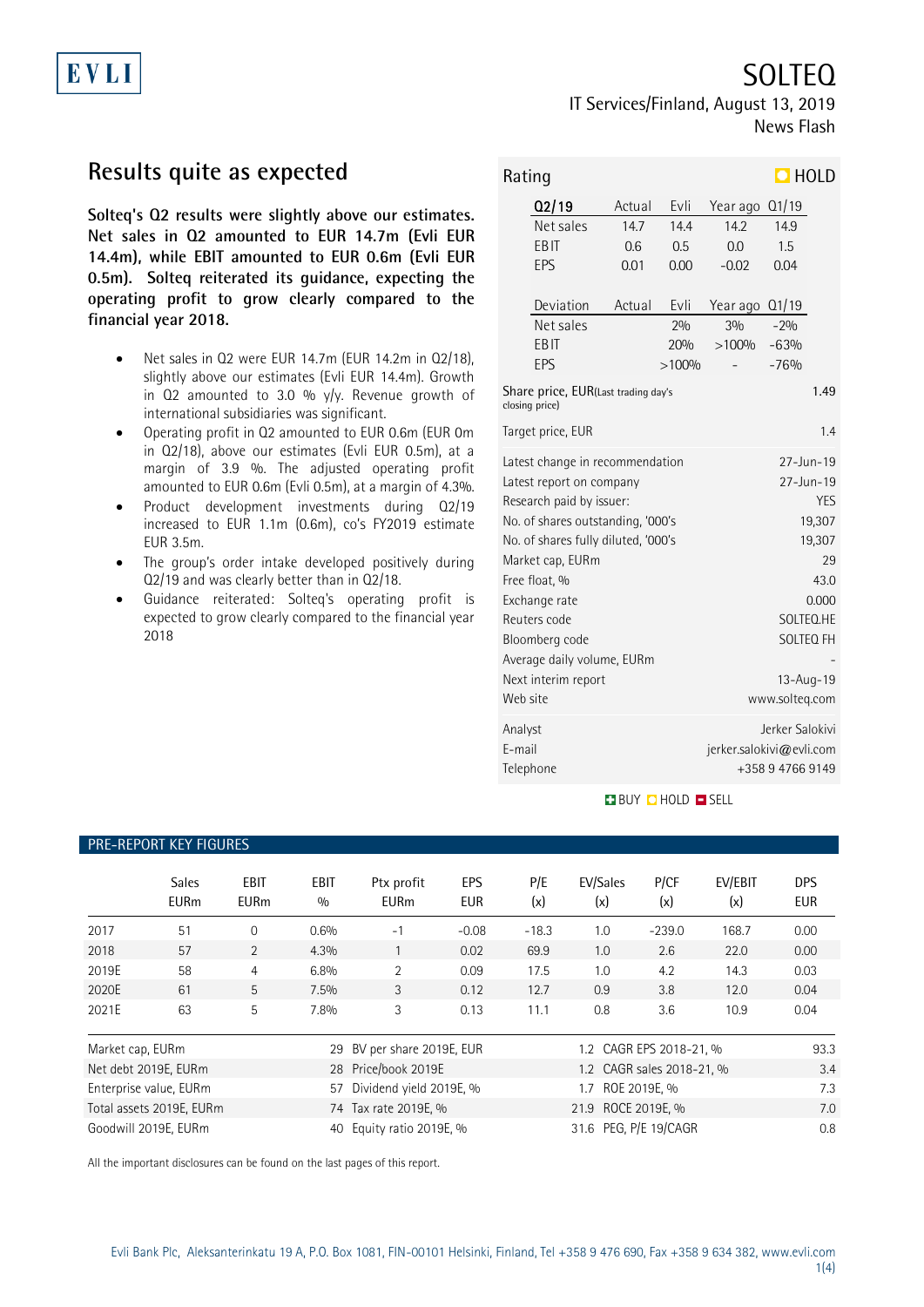#### Important Disclosures

Evli Research Partners Plc ("ERP") uses 12-month target prices. Target prices are defined by utilizing analytical techniques based on financial theory including (but not limited to) discounted cash flow analysis and comparative valuation. The selection of valuation methods depends on different circumstances. Target prices may be altered on the basis of new information coming to light in the underlying company or changes in interest rates, changes in foreign exchange rates, other securities prices or market indices or outlook for the aforementioned factors or other factors that may change the conditions of financial markets. Recommendations and changes by analysts are available at https://research.evli.com/JasperAllModels.action?authParam=key;461&tauthParam=x;G3rNagWrtf7K&tauthType=3 Investment recommendations are defined as follows: Target price compared to share price Recommendation<br>  $\epsilon$  -10 % < -10 % SELL  $-10 - (+10) \%$  HOL<br>  $> 10 \%$  RIJY  $> 10 \frac{0}{0}$ ERP's investment recommendation of the analyzed company is updated at least 2 timer per year. 60% 53% 50% 39% 40% 30% 20% 8% 10% 0% Sell Hold Buy

The graph above shows the distribution of ERP's recommendations of companies under coverage in 1st of February 2019. If recommendation is not given, it is not mentioned here.

#### Name(s) of the analyst(s): Salokivi

This research report has been prepared by Evli Research Partners Plc ("ERP" or "Evli Research"). ERP is a subsidiary of Evli Bank Plc. Production of the investment recommendation has been concluded on 27.6.2019, 9:00. This report has been published on 13.8.2019, 8:30.

None of the analysts contributing to this report, persons under their guardianship or corporations under their control have a position in the shares of the company or related securities.

The date and time for any price of financial instruments mentioned in the recommendation refer to the previous trading day's closing price(s) unless otherwise stated in the report.

Each analyst responsible for the content of this report assures that the expressed views accurately reflect the personal views of each analyst on the covered companies and securities. Each analyst assures that (s)he has not been, nor are or will be, receiving direct or indirect compensation related to the specific recommendations or views contained in this report.

Companies in the Evli Group, affiliates or staff of companies in the Evli Group, may perform services for, solicit business from, hold long or short positions in, or otherwise be interested in the investments (including derivatives) of any company mentioned in the publication or report.

Neither ERP nor any company within the Evli Group have managed or co-managed a public offering of the company's securities during the last 12 months prior to, received compensation for investment banking services from the company during the last 12 months prior to the publication of the research report.

ERP has signed an agreement with the issuer of the financial instruments mentioned in the recommendation, which includes production of research reports. This assignment has a limited economic and financial impact on ERP and/or Evli. Under the assignment ERP performs services including, but not limited to, arranging investor meetings or –events, investor relations communication advisory and production of research material.

ERP or another company within the Evli Group does not have an agreement with the company to perform market making or liquidity providing services.

For the prevention and avoidance of conflicts of interests with respect to this report, there is an information barrier (Chinese wall) between Investment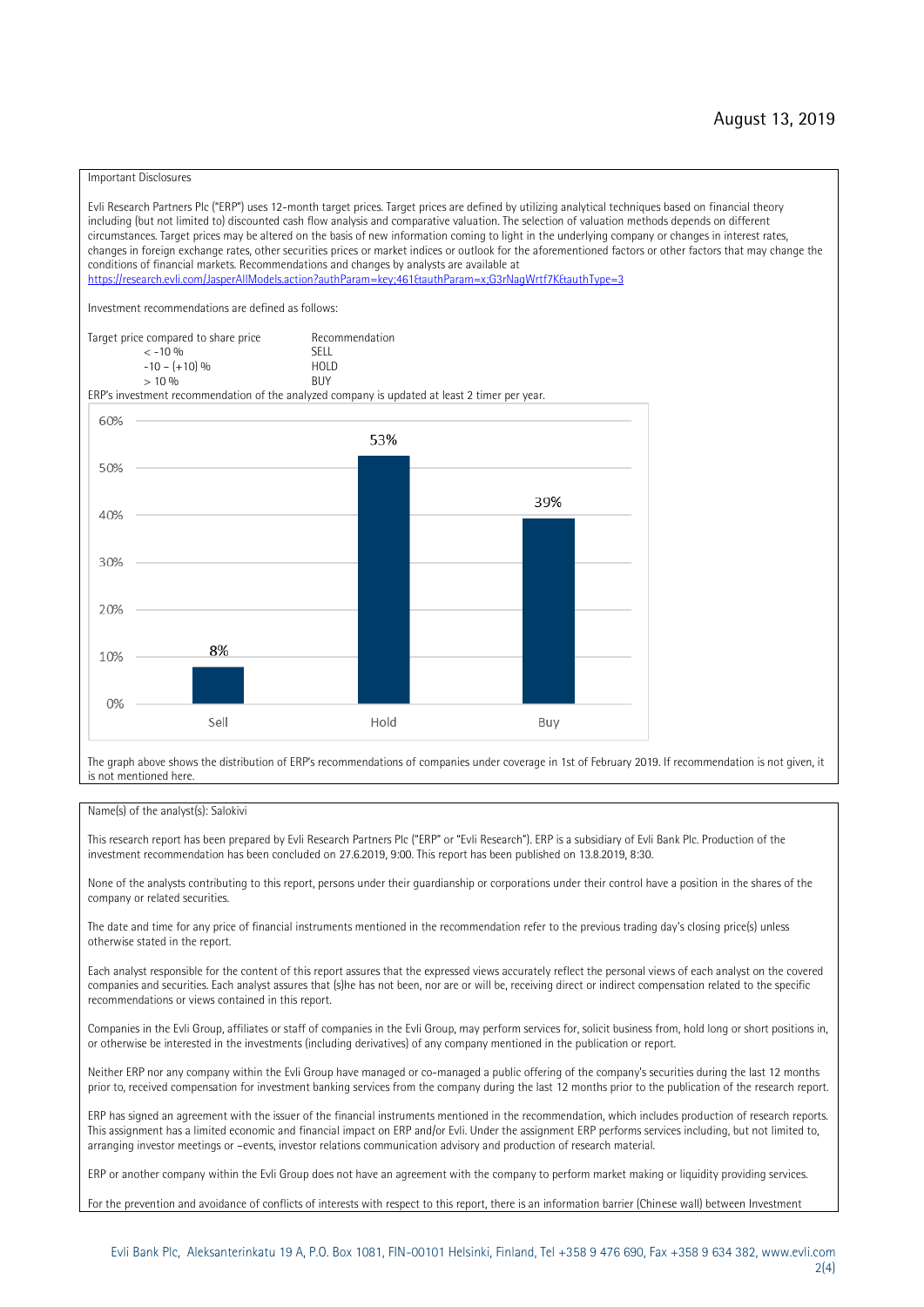Research and Corporate Finance units concerning unpublished investment banking services to the company. The remuneration of the analyst(s) is not tied directly or indirectly to investment banking transactions or other services performed by Evli Bank Plc or any company within Evli Group.

Selected portions of the report were provided to the company for fact checking purposes only.

This report is provided and intended for informational purposes only and may not be used or considered under any circumstances as an offer to sell or buy any securities or as advice to trade any securities.

This report is based on sources ERP considers to be correct and reliable. The sources include information providers Reuters and Bloomberg, stock-exchange releases from the companies and other company news, Statistics Finland and articles in newspapers and magazines. However, ERP does not guarantee the materialization, correctness, accuracy or completeness of the information, opinions, estimates or forecasts expressed or implied in the report. In addition, circumstantial changes may have an influence on opinions and estimates presented in this report. The opinions and estimates presented are valid at the moment of their publication and they can be changed without a separate announcement. Neither ERP nor any company within the Evli Group are responsible for amending, correcting or updating any information, opinions or estimates contained in this report. Neither ERP nor any company within the Evli Group will compensate any direct or consequential loss caused by or derived from the use of the information represented in this publication.

All information published in this report is for the original recipient's private and internal use only. ERP reserves all rights to the report. No part of this publication may be reproduced or transmitted in any form or by any means, electronic, mechanical, photocopying, recording or otherwise, or stored in any retrieval system of any nature, without the written permission of ERP.

This report or its copy may not be published or distributed in Australia, Canada, Hong Kong, Japan, New Zealand, Singapore or South Africa. The publication or distribution of this report in certain other jurisdictions may also be restricted by law. Persons into whose possession this report comes are required to inform themselves about and to observe any such restrictions.

Evli Bank Plc is not registered as a broker-dealer with the U. S. Securities and Exchange Commission ("SEC"), and it and its analysts are not subject to SEC rules on securities analysts' certification as to the currency of their views reflected in the research report. Evli Bank is not a member of the Financial Industry Regulatory Authority ("FINRA"). It and its securities analysts are not subject to FINRA's rules on Communications with the Public and Research Analysts and Research Reports and the attendant requirements for fairness, balance and disclosure of potential conflicts of interest. This research report is only being offered in U.S. by Auerbach Grayson & Company, LLC (Auerbach Grayson) to Major U.S. Institutional Investors and is not available to, and should not be used by, any U.S. person or entity that is not a Major U.S. Institutional Investor. Auerbach Grayson is a broker-dealer registered with the U.S. Securities and Exchange Commission and is a member of the FINRA. U.S. entities seeking more information about any of the issuers or securities discussed in this report should contact Auerbach Grayson. The securities of non-U.S. issuers may not be registered with or subject to SEC reporting and other requirements.

ERP is not a supervised entity but its parent company Evli Bank Plc is supervised by the Finnish Financial Supervision Authority.